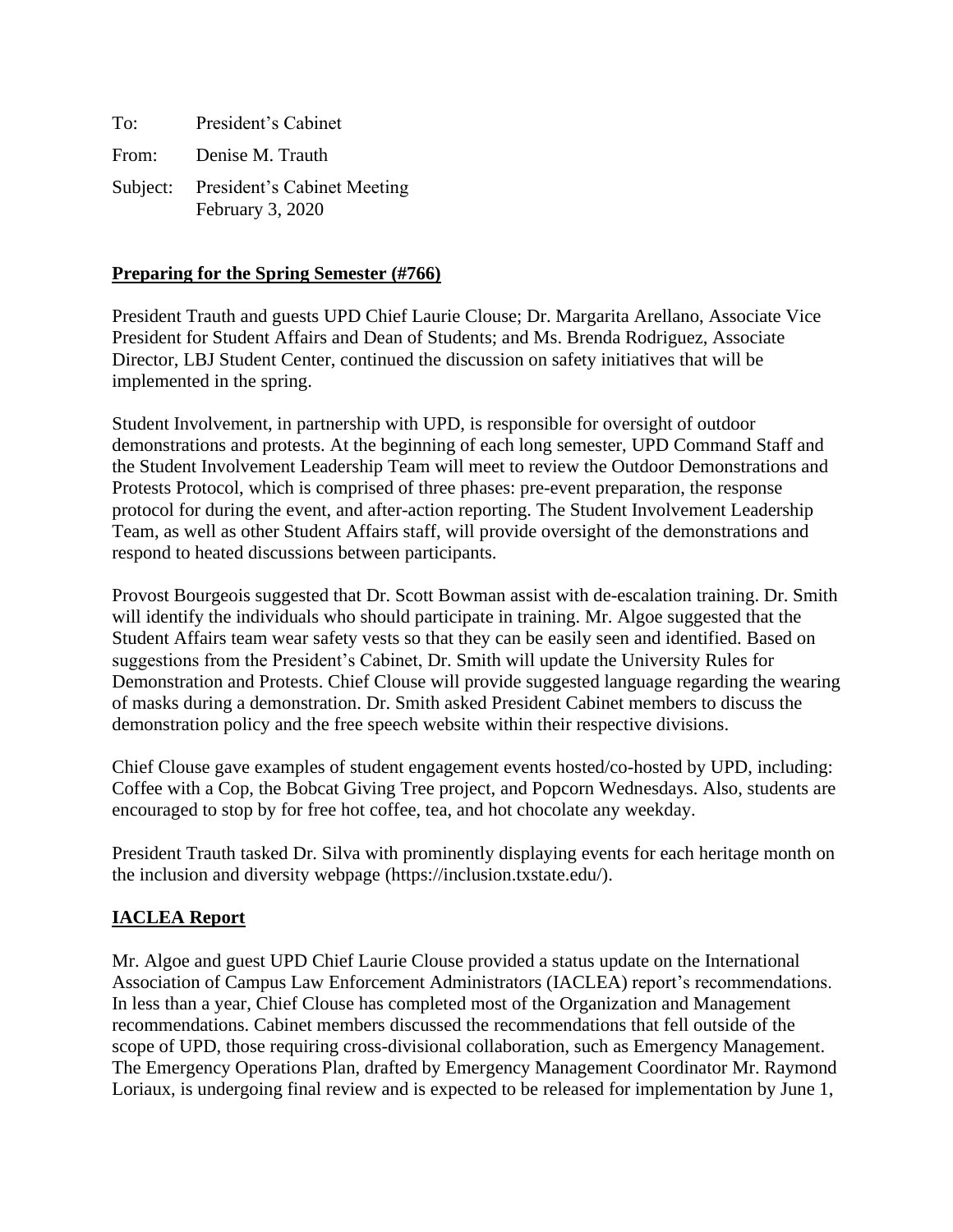2020. Cabinet members and Emergency Management Committee members will take FEMA training for institutions of higher education each year; and Mr. Algoe will update UPPS 05.04.03, Emergency Operations, identifying one specific person, rather than a committee, for planning campus responses to catastrophic emergencies and special events.

Chief Couse will disseminate to the President's Cabinet, via Mr. Algoe, a one-year update of the recommendations that have been met.

Chief Clouse provided an update on the accreditation process, including the accreditation standards that have already been achieved/implemented.

# **ERP Replacement Project (#765)**

Mr. Pierce continued the discussion of the ERP Assessment. Mr. Pierce suggested by removing the option of upgrading the student information system at this time, the cost of migrating to a new ERP software system to support Human Resources and Finance only will be reduced by \$13 to \$15 million. Cabinet members agreed to employ a third party to draw up a Request for Proposal to software vendors. Mr. Pierce will prepare and present an executive summary at a future President's Cabinet meeting.

### **RTA: 03/09/2020 Present an executive summary of the process for selecting a vendor for the next ERP software system upgrade.**

### **New UPPS-Responding to Student Deaths (#763)**

Dr. Smith led a discussion on the proposed policy on notifying the university community of a student death. Mr. Algoe volunteered to draft a similar policy for faculty and staff. Dr. Smith will check into the feasibility of updating lists of student and employee deaths on the Bobcat Pause website monthly instead of annually. The Office of Human Resources will submit monthly a list of employee deaths to Student Foundation, who oversees Bobcat Pause.

### **San Antonio Chamber of Commerce**

Mr. Algoe discussed the Texas State membership in the San Antonio Chamber of Commerce. Ms. Anna Chowdhury, Assistant Director for Industry Strategic Partnerships, will replace Dr. Smith as a member/liaison of the San Antonio Chamber of Commerce. Currently, Texas State has memberships in four area chambers of commerce: Austin, Round Rock, San Antonio, and San Marcos.

### **Development Update (#588)**

Dr. Breier provided a University Advancement fundraising update, summarizing fundraising totals for new priorities, total endowment fair market value, and total new endowment cash received.